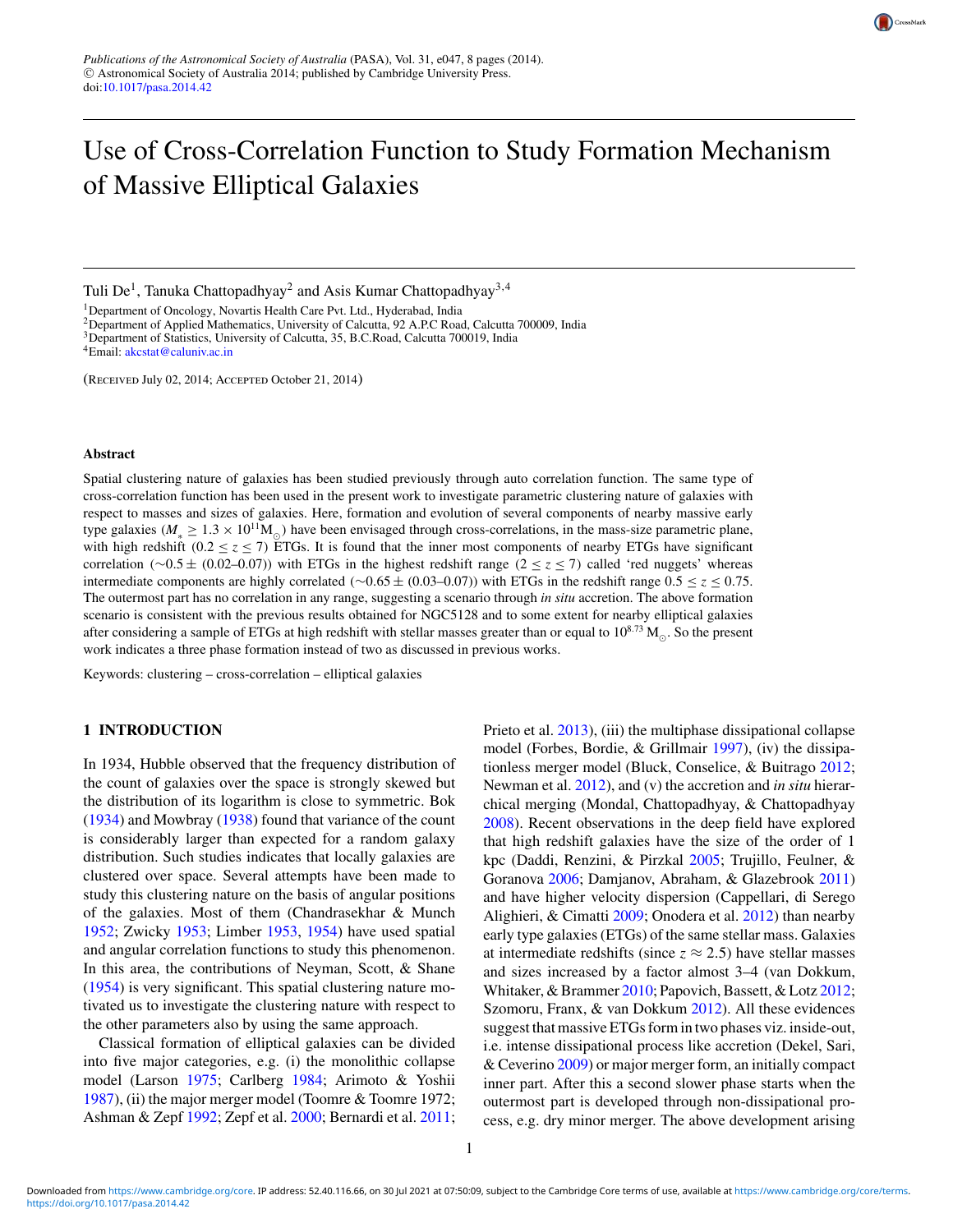both in the field of observations as well as theory, severely challenges classical models like, monolithic collapse or major merger and favours instead a 'two phase' scenario (Oser et al. 2010; Johansson, Naab, & Ostriker 2012) of the formation of nearby elliptical galaxies. The task remains is to check whether the compact inner parts of the nearby ETGs have any kind of similarity with the fossil bodies (viz. 'red nuggets') at high redshift.

In a previous work (Huang et al. 2013b), the authors have pursued the above task through matching 'median' values of the two systems. They used this measure with respect to univariate data and the univariate data they considered, are either stellar 'mass' or 'size'. For ETGs in the redshift range,  $0.5 \le z \le 7$ , considered, in the present data set, the stellar mass–size correlation is  $r(M_*, R_e) = 0.391$ , *p*-value  $= 0.00$ . For nearby ETGs for inner, intermediate and outer components the stellar mass–size correlations with *p*-values are  $r(M_*, R_e) = 0.720$ , *p*-value = 0.00,  $r(M_*, R_e) = 0.636$ ,  $p$ -value = 0.00,  $r(M_*, R_e) = 0.573$ ,  $p$ -value = 0.00, respectively and all these values are highly significant. Hence, use of univariate median matching is not sufficient in the present context for highly correlated bivariate data. Also, median does not include all objects in a particular data set. For this a more sophisticated technique is in demand for such kind of investigation.

In the present work, we have used the mass–size data of high redshift galaxies and nearby ETGs and used a cross correlation, especially designed to study bivariate data. This is more trustworthy and meaningful in the present situation. In Section 2, we have discussed the data set and in Section 3, we have described the method. The results and interpretations are given under Section 4.

### **2 DATA SETS**

We have considered eight data sets. Data sets 1–3 have been taken from Ho et al. (2011). In data sets 1–3 there are 70 nearby ETGs and corresponding to each massive ETG, there are mass–size data for (i) an inner component with effective radii  $R_e \leq 1$  kpc, (ii) an intermediate component with effective radii  $R_e \sim 2.5$  kpc, and (iii) an outer envelope with  $R_e \sim 10$  kpc (Huang et al. 2013a). Data sets 4–8 consist of mass–size data of ETGs in the high redshift zone (viz.  $0.5 < z \leq 2.7$ ) and their masses have the lower limit  $M_* \geq 10^{8.73}$  M<sub>∞</sub>. The entire redshift zone has been divided into five redshift bins which are,  $0.5 < z < 0.75$ ,  $0.75 < z < 0.75$  $z \leq 1, 1 < z \leq 1.4, 1.4 < z \leq 2.0, 2.0 < z \leq 2.7$  similar to Huang et al. (2013b) but unlike Huang et al. (2013b) we also included intermediate-mass high-redshift galaxies. Data sets 4–8 contains 786 high-redshift ETGs from the following works.

392 galaxies ( $0.2 < z < 2.7$ ) from Damjanov et al. (2011), 32  $(1.5 < z < 3)$  galaxies from GOODS-NICMOS survey (Conselice et al.  $2011$ ) for Sérsic (1968) index  $n > 2$ , 21 galaxies from CANDELS (Grogin, Kocevski, & Faber 2011)  $(1.5 < z < 2.5)$ , 107 from Papovich et al.  $(2012)(1.5 \le z \le$ 

PASA, 31, e047 (2014) doi:10.1017/pasa.2014.42

**Table 1.** Multivariate multi sample test for the matching of parent distributions corresponding to data sets 4–8 (at 0.5% level of significance).

| Sample1         | Sample <sub>2</sub>     | $p$ -value | Decision |
|-----------------|-------------------------|------------|----------|
| Damjanov        | Grogin et al. $(2011)$  | 0.005      | Accepted |
| et al. (2011)   | Conselice et al. (2011) | 0.007      | Accepted |
| , ,             | Nilsson et al. (2013)   | 0.0447     | Accepted |
| , ,             | Melure et al. $(2012)$  | 0.003      | Accepted |
| , ,             | Saracco et al. (2011)   | 0.096      | Accepted |
| $, \, \, \cdot$ | Papovich et al. (2012)  | 0.000      | Rejected |

2.5), 48 from Mclure, Pearce, & Dunlop (2012) (1.3 < *z* < 1.5), 62 from Saracco, Longhetti, & Gargiulo  $(2011)$  (1 <  $z$  < 2), 124 galaxies from Nilsson et al. (2013).

Since the data sets are chosen from different sources, they have various selection biases and errors, etc. Hence, to judge their compatibility we have performed a multivariate multi sample matching test (Puri & Sen 1966; Mckean, Biedermann,  $\&$  Büger 1974; Mondal et al. 2008) to see whether they have the same parent distribution or not. From previous works, it is evident that galaxies have undergone cosmological evolution via merger or accretion (Khochfar & Silk 2006; De Lucia & Blaziot 2007; Guo & White 2008; Kormendy et al. 2009; Hopkins, Carton, & Bundy 2010; Naab 2013) and we have performed the matching test for galaxies within the same redshift zone. The data set taken from Damjanov et al. (2011) contains maximum number of galaxies within the entire redshift zone ( $0.2 \le z \le 2.7$ ) used in the present analysis. For this we have compared it with the other sets. The results are given in Table 1. It is clear from Table 1 that all the tests are accepted except one (Papovich et al. 2012) where the matching redshift zone is very narrow. Since almost in 99% cases, the test is accepted we assume that the data set consisting of samples from different sources is more or less homogeneous with respect to mass–size plane.

For testing completeness of the combined data sets 4–8, we have plotted the data points in the size–mass plane (viz. Figure 1). Then we have performed  $V/V_{\text{max}}$  test. This test was first used by Schmidt (1965) to study the space distribution of a complete sample of radio quasars from 3eR catalogue. According to the test, let  $F_m$  be the limiting flux of a survey. We define two columns  $V(r) = \frac{4\pi r^3}{3}$  $rac{\tau r^3}{3}$  and  $V_{\text{max}} = \frac{4\pi r_m^3}{3}$ , where *r* is the radial distance to a quasar and  $r_m$  is the limiting distance at which flux of a quasar with luminosity *L* reduces to  $r_m$ . For  $r > r_m$  the quasars do not belong to the sample under consideration. If the quasars are expected to be uniformly distributed then  $V/V_{\text{max}}$  are uniformly distributed over [0, 1]. Then  $\langle V/V_{\text{max}} \rangle = 0.5$ . According to the above theory, we have computed  $\langle \log R_e / \log R_{e, \max} \rangle$  for the combined data set and it is ∼0.3, i.e. the combined data set of high redshift galaxies is complete up to an accuracy of almost 70%. For comparison we have also plotted the combined data sets 1–3, in the size–mass plane (viz. Figure 2).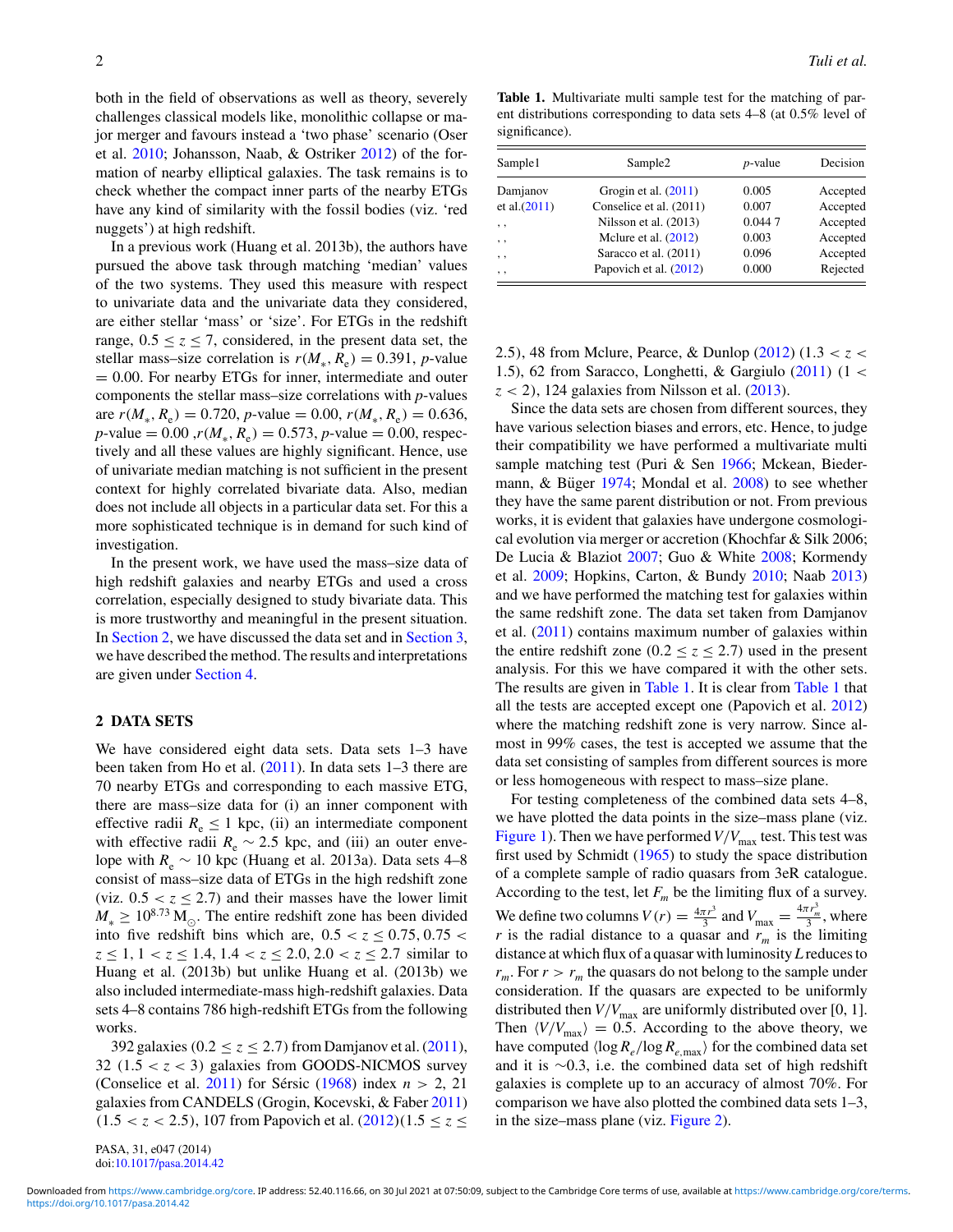

**Figure 1.**  $\log R_e$  versus  $\log M$  plot of the data points for data sets 4–8.



**Figure 2.**  $\log R_e$  versus  $\log M$  plot of the data points for data sets 1–3.

PASA, 31, e047 (2014) doi:10.1017/pasa.2014.42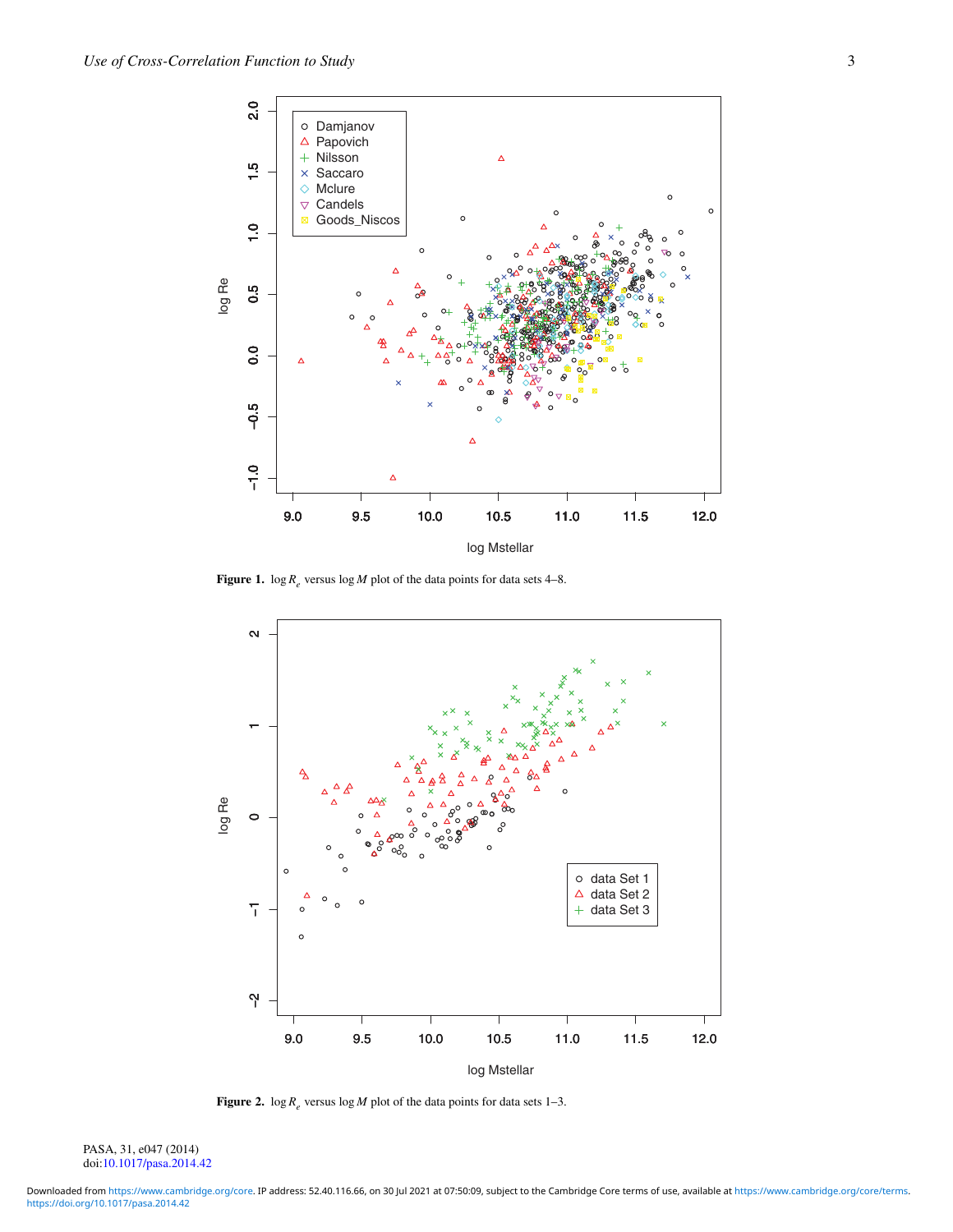

**Figure 3.** Logarithm of the effective radius versus redshift plot for the entire sample of ETGs in  $0.2 \le z \le 2.7$ .

It is to be noted that in Ho et al. (2011) paper, the magnitude values of the three components corresponding to each ETG are given from which, luminosities are computed. Then these luminosities are multiplied by (*M*/*L*) ratios for obtaining stellar masses. The  $(M/L)$  ratios are computed following Bell & de Zong  $(2001)$ . We have not been able to retrieve data for some high redshift galaxies and instead included some new data from other recent references so that sample size of high redshift galaxies are somewhat reduced in our case, but the overall distribution of these galaxies are similar in the size-redshift plane with those considered by Huang et al. (2013b) (viz. Figure 1 of Huang et al. (2013) and Figure 3 in the present work) except the region  $1 < z < 2$  which is more populated than Huang et al. (2013b) sample as we have included new galaxies in data sets 4–8.

## **3 METHOD**

The theory of the special distribution of galaxies has been discussed by several authors like Peebles (1980), Blake et al.  $(2006)$ , Martinez & Saar  $(2002)$ , etc. During 1950s, the most extensive statistical study was performed by Neyman and Scott. Their work was based on the large amount of data obtained from the LICK survey. The main empirical statistics they used were the angular auto correlation function of the galaxy counts (Neyman, Scott, & Shane 1956) and Zwicky's index of clumpiness (Neyman, Scott, & Shane 1954).

Neyman  $& Scott (1952)$  introduced this theory on the basis of four assumptions viz. (i) galaxies occur only in clusters, (ii) the number of galaxies varies from cluster to cluster subject to a probabilistic law, (iii) the distribution of galaxies within a cluster is also subject to a probabilistic law, and (iv) the distribution of cluster centres in space is subject to a probabilistic law described as quasi-uniform. As the observed distribution of number of galaxies does not follow Poisson law, it is suspected that not only the apparent but also the actual spatial distribution of galaxies is clustered.

In the present work, attempts have been made to establish the same postulates with respect to mass–size distribution of galaxies. Here the hypothesis is 'there is clustering nature also in the galaxy distribution with respect to the parameters mass and size of the galaxies'. This particular hypothesis also has been studied by several authors. But we have followed the same approach as that used to establish spatial clustering as discussed above.

In cosmology the cross-correlation function  $\xi(r)$  of a homogeneous point process is defined by

$$
dP_{12} = \pi^2 [1 + \xi(r)] dV_1 dV_2, \qquad (1)
$$

where  $r$  is the separation vector between the points  $x_1$  and  $x_2$  and  $\pi$  is mean number density. Considering two infinitesimally small spheres centred in  $x_1$  and  $x_2$  with volumes  $dV_1$ and  $dV_2$ , the joint probability that in each of the spheres lies a point of the point process is as follows:

$$
dP_{12} = \lambda_2(x_1, x_2) dV_1 dV_2.
$$
 (2)

In (2),  $\lambda_2(x_1, x_2)$  is defined as the second order intensity function of a point process.

If the point field is homogeneous, the second-order intensity function  $\lambda_2(x_1, x_2)$  depends only on the distance  $r = |x_1 - x_2|$  and direction of the line passing through  $x_1$ and  $x_2$ . If, in addition, the process is isotropic, the direction is not relevant and the function only depends on *r* and may be denoted by  $\lambda_2(r)$ . Then

$$
\xi(r) = \frac{\lambda_2(r)}{\pi^2} - 1.
$$
 (3)

Different authors proposed several estimators of  $\xi(r)$ . Natural estimators have been proposed by Peebles & Hauser (1974). The cross-correlation function  $\xi(r)$  can be estimated from the galaxy distribution by constructing pair counts from the data sets. A pair count between two galaxy populations 1 and 2,  $D_1 D_2(r)$ , is a frequency corresponding to separation *r* to  $r + \delta r$  for a bin of width  $\delta r$  in the histogram of the distribution  $r$ ,  $D_iR_j$  and  $R_iR_j$  denote the same pair counts corresponding to one galaxy sample and two simulated samples respectively,  $i, j = 1, 2$ . Two natural estimators are given by

$$
\hat{\xi}_1 = \frac{D_1 D_2(r)}{D_2 R_1(r)} - 1,\tag{4}
$$

$$
\hat{\xi}_2 = \frac{D_1 D_2(r)}{D_1 R_2(r)} - 1.
$$
\n(5)

Another two improved estimators are Blake et al. (2006)

$$
\hat{\xi}_3 = \frac{D_1 D_2(r) R_1 R_2(r)}{D_1 R_2(r) D_2 R_1(r)} - 1,\tag{6}
$$

and

$$
\hat{\xi}_4 = \frac{D_1 D_2(r) - D_1 R_2(r) - D_2 R_1(r) + R_1 R_2(r)}{R_1 R_2(r)}.\tag{7}
$$

The first two estimates are potentially biased. As in the present situation, we are considering mass–size parametric space, we have taken *r* as the Euclidean distance between two (mass–size) points of two galaxies, either original or

PASA, 31, e047 (2014) doi:10.1017/pasa.2014.42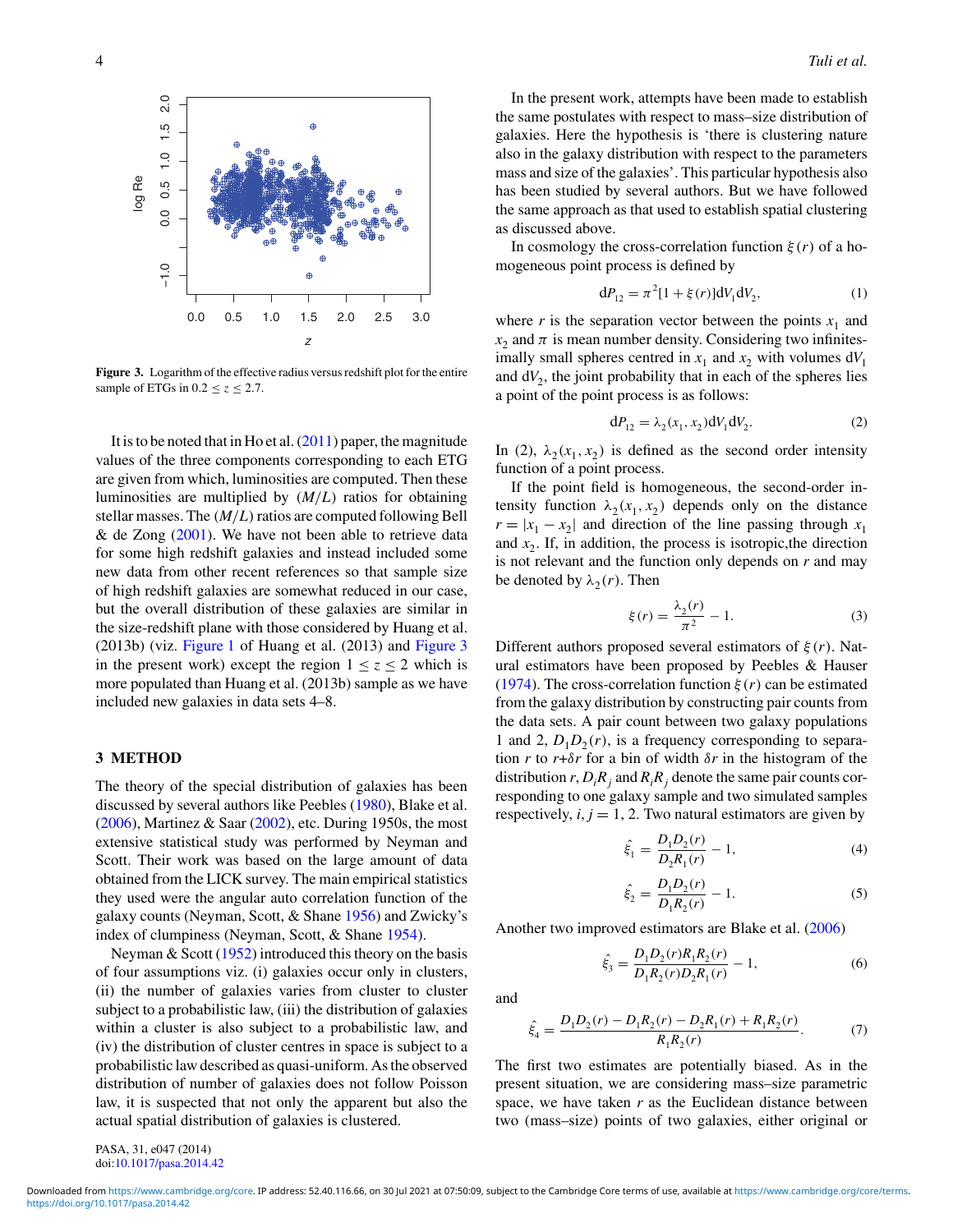simulated. In order to generate simulated samples of mass and size, we have used uniform distribution of mass and size with ranges selected from original samples. Here, *r* is normalised by dividing the original separation by the maximum separation.

## **3.1. Simulation and computation**

In order to determine the cross-correlation function by incorporating the effects of the statistical fluctuations, we have generated random unclustered realisations (denoted by *R<sup>i</sup>* ) of the mass–size distribution in the same range as that of the corresponding observed samples (denoted by *D<sup>i</sup>* ).

The simulation and computation steps are as follows:

- (i) Select one pair of observed bivariate (mass–size) samples. These are denoted by  $D_1$  and  $D_2$ .
- (ii) Corresponding to  $D_1$ , determine the minimum and maximum values of masses and sizes, respectively. Let the values be  $(m_{\min}, m_{\max})$  and  $(s_{\min}, s_{\max})$ , respectively.
- (iii) Assuming uniform distribution of masses over the range  $m_{\text{min}} < m < m_{\text{max}}$ , generate one mass at random. Let it be  $m_1$ . Similarly assuming uniform distribution over the range  $s_{\text{min}} < s < s_{\text{max}}$ , generate one size at random. Let it be  $s_1$ . Then  $(m_1, s_1)$  will give the first paired observation for the simulated sample  $R_1$ .
- (iv) Repeat step (iii), a large number of times in order to generate a large number of paired values for the simulated sample  $R_1$ .
- (v) Repeat the steps (ii)–(iv) for  $D_2$  in order to generate  $R_2$ .
- (vi) After computing the Euclidean distances between pairs  $(D_i R_j)$ , *i*, *j* =1, 2 and construction of histograms, compute the cross-correlation function by using formulae (6) and (7) in order to find estimator 1 and estimator 2.
- (vii) Repeat steps (i)–(iv) by considering different pairs of (mass–size) samples.
- (viii) To compute the standard errors of estimators use boot strap method.

## **4 RESULTS AND DISCUSSION**

We have computed the cross-correlation functions of each of data sets 1–3 with data sets 4–8, i.e. we have tried to find any kind of correlation between three components of nearby ETGs with high redshift ETGs in five redshift bins as mentioned above. We have found significant correlation between data sets 1 and 8 and between data sets 2 and 4. This is clear from Figures 4 and 5, respectively where the correlations are as high as  $0.5 \pm (0.02{\text -}0.07)$  and  $0.65 \pm (0.03{\text -}0.07)$ for both the estimates at minimum separation (viz. $r \sim 0.1$ ). These show that the innermost components of nearby elliptical galaxies are well in accordance with highest redshift mas-

PASA, 31, e047 (2014) doi:10.1017/pasa.2014.42



**Figure 4.** Cross-correlation function  $\xi(r)$  versus normalised distance bin *r* between data sets 1 and 8. The solid lines are power laws for both the estimators as  $\xi(r) \propto \frac{1}{r}$ .



**Figure 5.** Cross-correlation function  $\xi(r)$  versus normalised distance bin *r* between data sets 2 and 4. The solid lines are power law fits for both the estimators as  $\xi(r) \propto \frac{1}{r}$ .

sive ETGs (viz. mass ∼10<sup>11.14</sup> M<sub>☉</sub> and  $R_e$  ∼ 0.92 kpc), known as 'red nuggets' but the intermediate components are highly correlated with galaxies in the redshift bin  $0.5 \le z \le 0.75$ having median mass and size,  $10^{10.87}$  M<sub>o</sub> and 2.34 kpc, respectively. If we merge data sets 1 and  $\tilde{2}$  and compare with high *z* galaxies in five redshift bins, the cross-correlation functions are all close to zero at all separations unlike Huang et al. (2013b).

The above result is somewhat consistent with the work of Huang et al. (2013b) in a sense that the inner and intermediate parts are the fossil evidences of high redshift galaxies but unlike Huang et al. (2013b), components 1 and 2 together show no correlation with all high redshift ETGs together and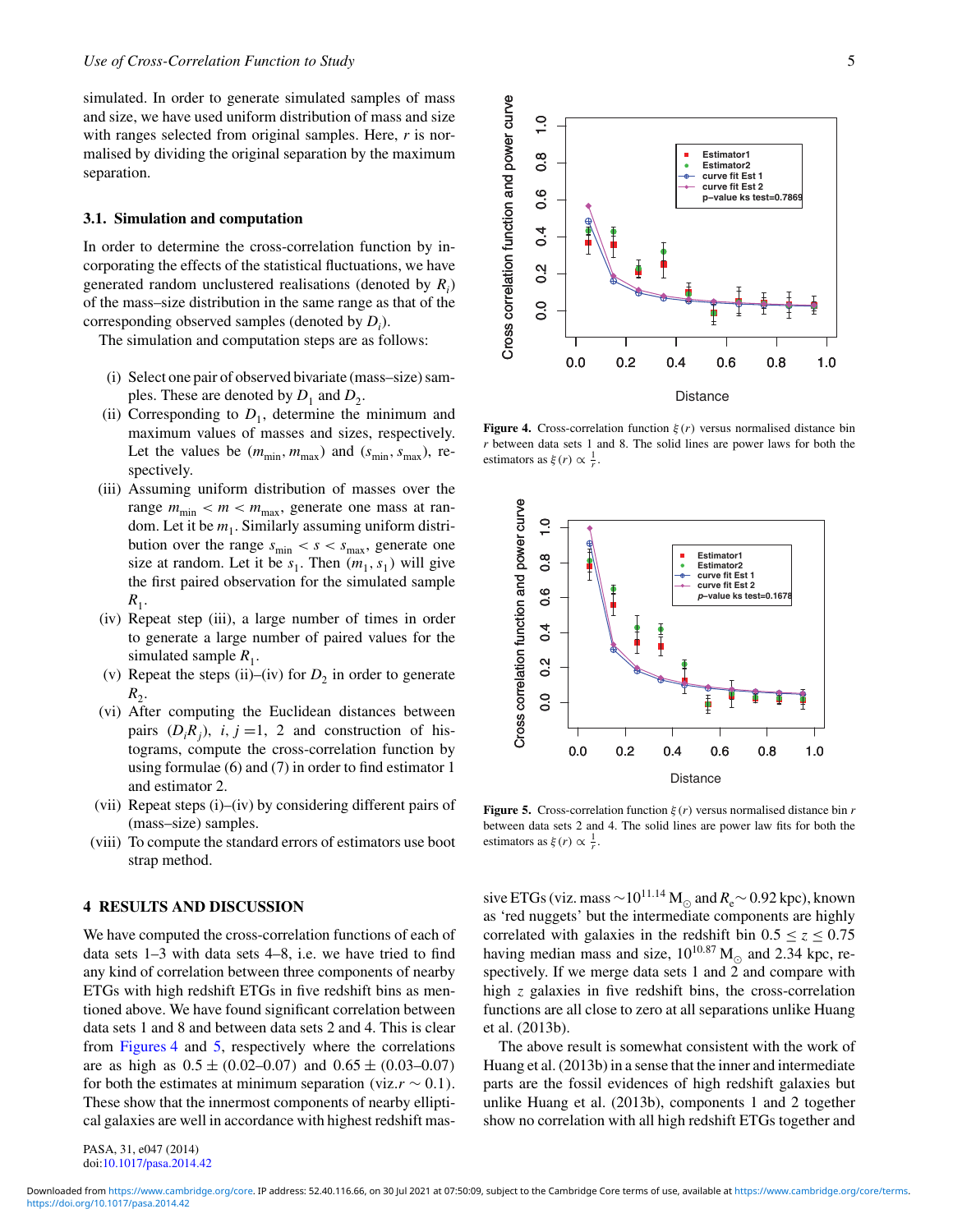

**Figure 6.** Cross-correlation function ξ (*r*) versus normalised distance bin *r* between data set 3 and all redshift bins.

they are highly correlated with high redshift ETGs in two redshift bins. This indicates clearly two different epochs of structure formation as shown by their *z* values.

After finding the cross-correlation functions between data sets 1 and 8, we have fitted a power law assuming the relation

$$
\xi(r) \propto \frac{1}{r},\tag{8}
$$

i.e.

$$
\xi(r) = Ar^{-1},\tag{9}
$$

where for estimator 1,  $A = 0.026$  72 and for estimator 2,  $A = 0.031395$ .

We have also performed Kolmogorov–Smirnov test (Kolmogorov 1933) for justifying the goodness of fit of the power law. Here fitting of power law helps us to reject a model with no correlation and the KS test indicates the significance level (*p*-value) which is quite high in the present situation. Here, we have assumed that the cross correlations and the fitted values are samples coming from the distribution function of a Pareto distribution. The *p*-values for this test for estimator 1 is 0.417 5 and for estimator 2 is 0.786 9, signifying that the tests are accepted and the fitted power law gives well justification for the cross-correlation and distance relationship. We have fitted similar power laws for cross-correlation function and distance for data sets 2 and 4. Here, the proportionality constants are 0.024 7 for estimator 1 and 0.036 9 for estimator 2. The Kolmogorov–Smirnov tests give *p*-values  $= 0.7869$ for both the estimators, signifying that in this case also the relationship is well justified.

On the other hand, cross-correlation function, computed for data set 3 with galaxies in the above five bins are all insignificant which is clear from Figure 6.

It is well known that major and minor mergers take important role in the formation and evolution of massive elliptical galaxies (Khochfar & Silk 2006; De Lucia & Blaizot 2007; Guo & White 2008; Kormendy et al. 2009; Hopkins et al. 2010; Naab 2013). Generally ellipticals having maximum masses are speculated to be formed at *z*∼ 6 or higher and the environment for their formation is a dissipative one. Subsequently, they become massive ( $\sim 10^{11}$  M<sub>☉</sub>) and compact in a very short interval of time at *z* ∼ 2 (Dekel et al. 2009; Oser et al. 2010; Feldmann, Carollo, & Mayer 2011; Oser et al. 2012). But at the same time a significant fraction remains less active at  $z \sim 2$ . They are 4–5 times more compact and less massive by a factor of 2 corresponding to their low-redshift descendants (Buitrago et al. 2008; van Dokkum et al. 2008; VanderWel et al. 2008; Cimatti, Cassata, & Pozzetti 2008; Bezanson et al. 2009; van Dokkum et al. 2010; Whitaker et al. 2012).

For the massive ellipticals in the present sample, the innermost cores (data set 1) are well in accordance with highest redshift  $(2.0 < z \le 2.7)$  galaxies and their core masses (viz. median value  $\sim$ 10<sup>10.203</sup> M<sub>☉</sub> and 10<sup>10.6839</sup> M<sub>☉</sub>, respectively). Hence, it is reasonable to separate that these high redshift population forms the cores of at least some, if not all, present day massive ellipticals. Thus formation of massive ellipticals only by monolithic collapse model is challenged because they will be too small and too red (van Dokkum et al. 2008; Ferré-Mateu, Vazdekis, & Trujillo 2012), the subsequent evolution

PASA, 31, e047 (2014) doi:10.1017/pasa.2014.42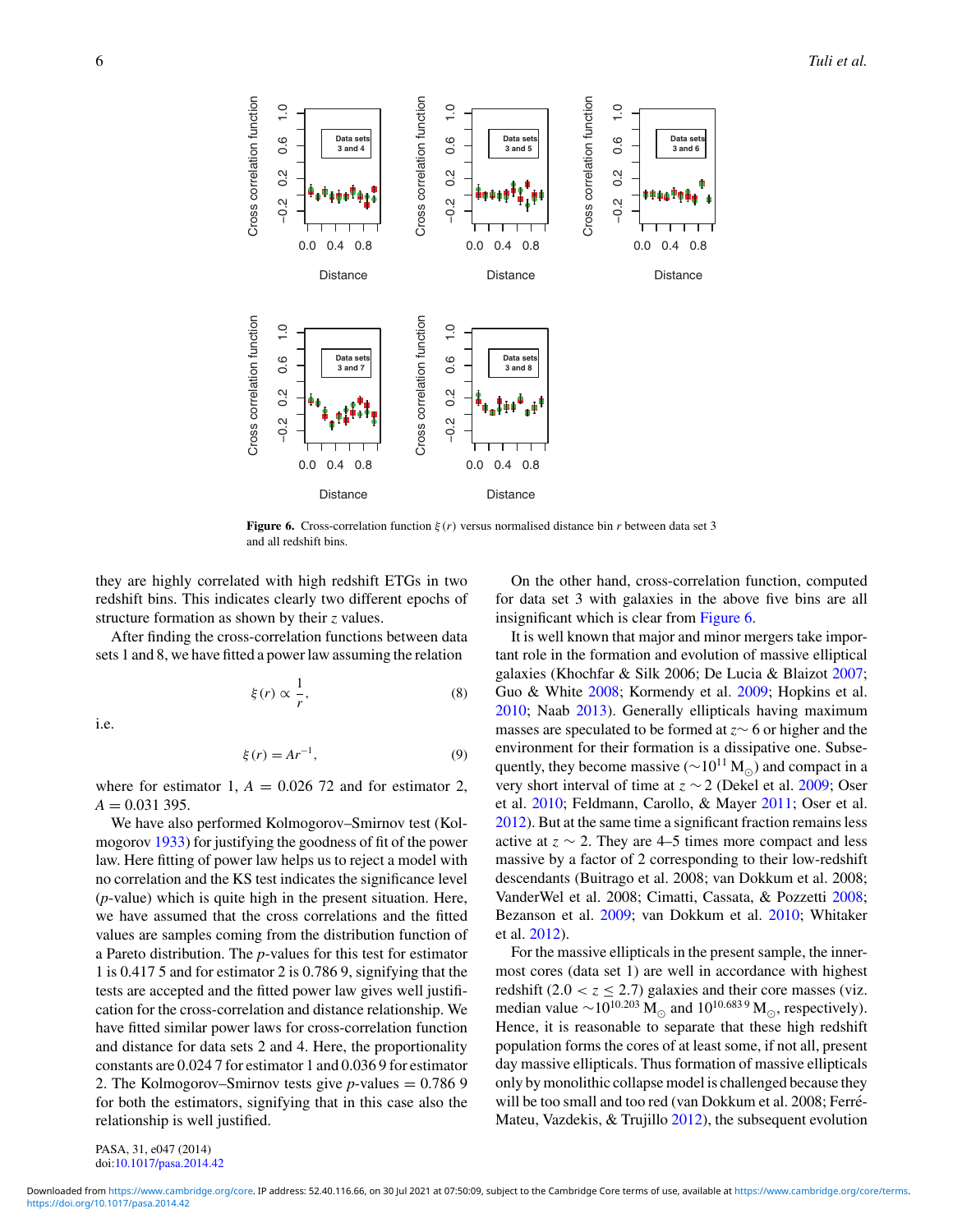forming the intermediate (data set 2) and outer part (data set 3) might be as follows. On the aspect of major or minor major, following Naab, Johansson, & Ostriker (2009) it is seen that if  $M_i$  and  $r_i$  be the mass and radius of a compact initial stellar system with a total energy  $E_i$  and mean square speed  $\langle v_i^2 \rangle$  and  $M_a$ ,  $r_a$ ,  $E_a$  and  $\langle v_a^2 \rangle$  be the corresponding values after merger with other systems then,

$$
\frac{\langle v_{\rm f}^2 \rangle}{\langle v_i^2 \rangle} = \frac{(1 + \eta \epsilon)}{1 + \eta},\tag{10}
$$

$$
\frac{r_{g,\text{f}}}{r_{g,i}} = \frac{(1+\eta)^2}{(1+\eta\epsilon)},\tag{11}
$$

$$
\frac{\rho_{\rm f}}{\rho_{\rm i}} = \frac{(1 + \eta \epsilon)^3}{(1 + \eta)^5},\tag{12}
$$

where the quantities with suffix 'f' are the final values,  $\eta = \frac{M_a}{M}$  $\frac{M_a}{M_i}$ ,  $\epsilon = \langle v_a^2 \rangle / \langle v_i^2 \rangle$ ,  $\rho$  is the density. Then for  $\eta = 1$ (major merger), the mean square speed remains same, the size increases by a factor of 2 and densities drop by a factor of 4. Now, in the present situation, the intermediate part (data set 2) has radii (median value  $\langle R_e \rangle_2 \sim 2.560$  kpc) which is almost 3 times larger than the radii of inner part ( $\langle R_e \rangle \sim$ 0.6850 kpc).

Also in a previous work (Chattopadhyay et al. 2009; Chattopadhyay, Mondal, & Chattopadhyay 2013) on the brightest elliptical galaxy NGC 5128, we have found three groups of globular clusters. One is originated in original cluster formation event that coincided with the formation of elliptical galaxy and the other two, one from accreted spiral galaxy and other from tidally stripped dwarf galaxies. Hence we may conclude from the above discussion that the intermediate parts of massive elliptical is formed via major merger with the high redshift galaxies in  $0.5 \le z < 0.75$ , whose median mass and size are respectively  $10^{10.87}$  M $\odot$  & 2.34 kpc, respectively.

In the limit when  $\langle v_a^2 \rangle \ll \langle v_i^2 \rangle$  or  $\epsilon \ll 1$ , the size increases by a factor of 4 (minor merger). In the present case, the outermost parts of massive ellipticals have sizes much larger  $(\langle R_e \rangle_3 \sim 10.54 \text{ kpc})$ , so  $\langle R_e \rangle_3 - \langle R_e \rangle_1 \sim 10 \text{ kpc}$ ) than innermost part. Also, median mass of this part is of the order of  $10^{10.6839}$  M<sub>o</sub> which is comparable to the combined masses of few dwarf galaxies. So, it might be suspected that the outermost part is primarily composed of stellar components of tidally accreted satellite dwarf galaxies. This is also consistent with our previous works (Chattopadhyay et al. 2009, 2013) in case of NGC 5128. Since, data set 3 has no correlations with any subset of high redshift galaxies, we cannot specifically confirm their formation epoch but we can atmost say that their formation process is different from the innermost and intermediate part.

Finally, we can conclude that formation of nearby massive ellipticals have three parts, inner, intermediate, and outermost, whose formation mechanisms are different. The innermost parts are descendants of high ETGs called 'red nuggets'. The innermost parts are formed by major mergers with tidally stripped satellite dwarf galaxies (Mondal et al. 2008; Chattopadhyay et al. 2009, 2013; Mihos et al. 2013). Since, the densities and velocity dispersion values and abundances are not available with the present data sets, so more specific conclusions can be drawn if these data are available for massive ellipticals and satellite dwarfs. But at this moment we can say, that since two different formation scenarios are very unlikely for the same galaxy at a particular epoch, so the above study is indicative of a 'third phase' of formation of the outermost parts of massive nearby ellipticals rather than a 'two phase one' as indicated by previous authors.

# **ACKNOWLEDGEMENTS**

The authors are grateful to the referee for suggestions in improving the quality of the work.

#### **References**

- Arimoto, N., & Yoshii, Y. 1987, A&A, 173, 23
- Ashman, K. M., & Zepf, S. E. 1992, ApJ, 384, 50
- Bell, E. F., & de Zong, R. S. 2001, ApJ, 550, 212
- Bernardi, M., Roche, N., Shankar, F., & Sheth, R. K. 2011, MNRAS, 412, L6
- Bezanson, R., et al. 2009, ApJ, 697(2), 1290
- Blake, C., Pope, A., Scott, D., & Mobasher, B. 2006, MNRAS, 368, 732
- Bluck, A. F. L., Conselice, C. J., & Buitrago, F. 2012, ApJ, 747, 34
- Bok, B. J. 1934, Bull. Harv. Obser., 895, 1
- Buitrago, F., Trujillo, I., Conselice, C.J., et al. 2008, ApJ, 687, L61
- Cappellari, M., di Serego Alighieri, S., & Cimatti, A. 2009, ApJ, 704, L34
- Carlberg, R. G. 1984, ApJ, 286, 403
- Chandrasekhar, S., & Munch, G. 1952, ApJ, 115, 103
- Chattopadhyay, A. K., Mondal, S., & Chattopadhyay, T. 2013, CSDA, 57, 17
- Chattopadhyay, A. K., et al. 2009, ApJ, 705, 1533
- Cimatti, A., Cassata, P., & Pozzetti, L. 2008, A&A, 482(1), 21
- Conselice, C. J., et al. 2011, MNRAS, 413, 80
- Daddi, E., Renzini, A., & Pirzkal, N. 2005, ApJ, 626, 680
- Damjanov, I., Abraham, R. G., & Glazebrook, K. 2011, ApJ, 739, L44
- Dekel, A., Sari, R., & Ceverino, D. 2009, ApJ, 703, 785
- De Lucia, G., & Blaizot, J. 2007, MNRAS, 375(1), 2
- Feldmann, R., Carollo, C. M., & Mayer, L. 2011, ApJ, 736(2), 11
- Ferré-Mateu, A., Vazdekis, A., & Trujillo, I. 2012, MNRAS, 423(1), 632
- Forbes, D. A., Bordie, J. P., & Grillmair, C. J. 1997, ApJ, 113, 1652
- Grogin, N. A., Kocevski, D. D., & Faber, S. M. 2011, ApJS, 197, 35
- Guo, Q., & White, S. D. M. 2008, MNRAS, 384(1), 2
- Ho, L. C., et al. 2011, ApJ, 197, 21
- Hopkins, P. F., Carton, D., & Bundy, K. 2010, ApJ, 724, 915
- Huang, S., Ho, L. C., & Peng, C. Y. 2013a, ApJ, 766
- Huang, S., Ho, L. C., & Peng, C. Y. 2013b, ApJ, 768, L28
- Johansson, P. H., Naab, T., & Ostriker, J. P. 2012, ApJ, 754, 115
- Khochfar, S., & Silk, J. 2006, ApJ, 648(1), L21
- Kolmogorov, A. 1933, Ist. Ital. Attuari, 4, 83
- Kormendy, J., et al. 2009, ApJS, 182(1), 216